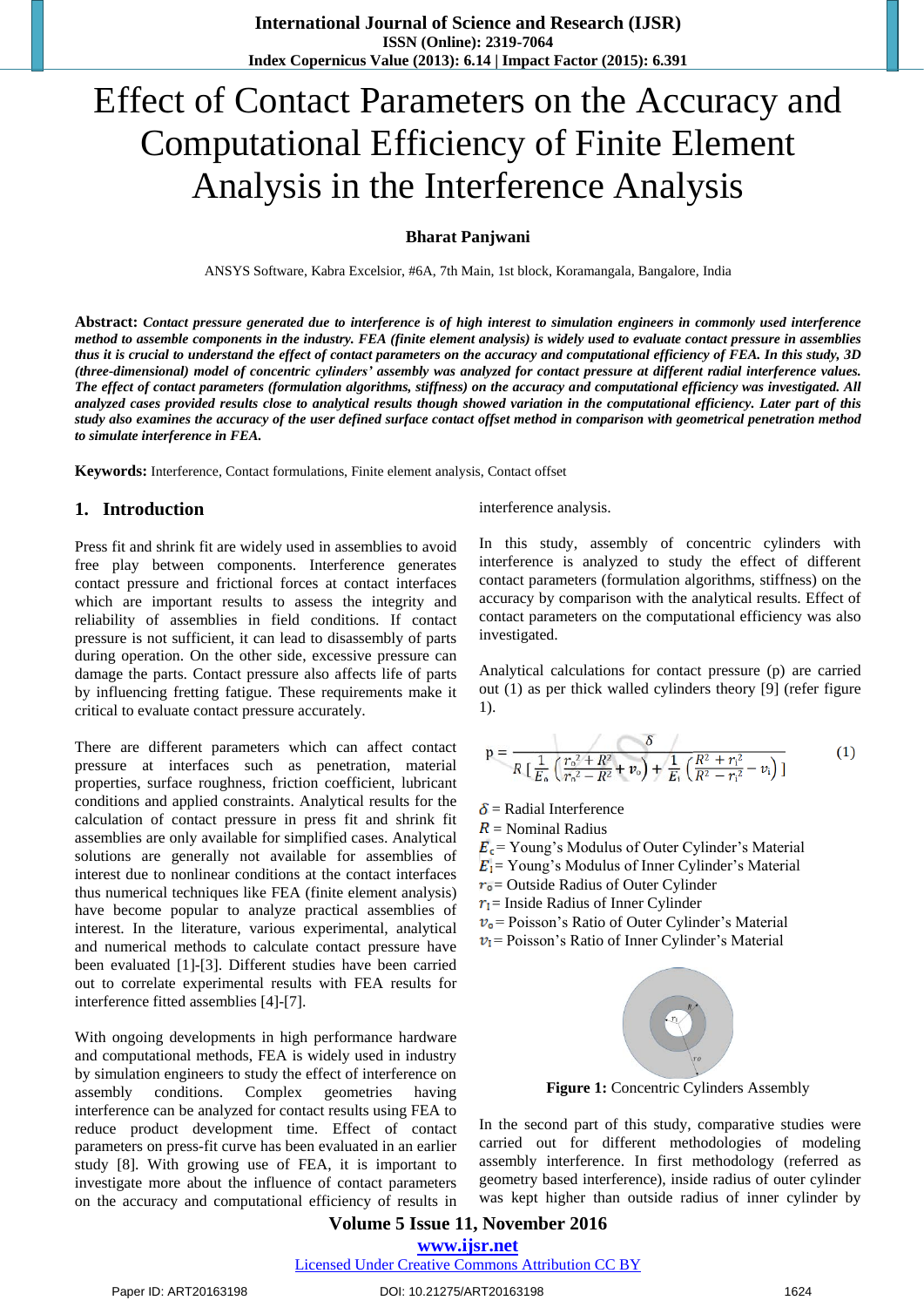value equal to the radial interference. In this method, interference was modeled by using suitable geometrical dimensions. In the second methodology (referred as contact offset based interference), inside radius of outer cylinder was kept equal to the outside radius of inner cylinder. Radial interference was modeled by using contact parameter referred as contact offset. In this method, interference is simulated by adjusting contact parameter in FE (finite element) model. Comparative study for the accuracy of contact offset based interference in comparison with geometry based interference was carried out to assess the applicability of each method.

## **2. Methodology**

Complete FEA was carried out in ANSYS Workbench. Three-dimensional assembly model of concentric cylinders was set up and analyzed in ANSYS Mechanical R17.0. To take advantage of symmetry, only quarter symmetry model was simulated. Geometry was prepared in DesignModeler as per dimensions (mm) listed in Table 1. Both cylinders were assigned isotropic material properties of structural steel as listed in Table 2.

| Table 1: Geometrical Parameters of Assembly |  |
|---------------------------------------------|--|
|---------------------------------------------|--|

| Outside radius of the outer cylinder                                    | 2000 |
|-------------------------------------------------------------------------|------|
| Inside radius of the outer cylinder                                     | 1000 |
| Outside radius of the inner cylinder $\vert 1000 +$ radial interference |      |
| Inside radius of the inner cylinder                                     |      |
| Length of inner and outer cylinders                                     | 100  |

**Table 2:** Material Properties

| Young's Modulus | $2E+05$ MPa |
|-----------------|-------------|
| Poisson's Ratio |             |

Assembly of concentric cylinders was meshed in ANSYS Workbench using higher order solid (SOLID 186) elements (Node count  $\sim$  43000; Element count  $\sim$  8700). Figure 2 (a) shows meshed regions (thickness not shown). All volumes were meshed using sweep method. Symmetrical boundary conditions were applied on the cut faces of quarter symmetry model as shown in Figure 2 (b). Frictionless support was applied at one end of the cylinders' assembly while another end was kept free.





Contact pressure results were obtained using contact tool option in post processing. Results were taken at the central region of contact interface which shows approximately uniform pressure. Contact pressure was taken as the average contact pressure from nodal contour results.

In this study, FE models were analyzed for different contact formulations (Augmented Lagrange, Pure Penalty and Normal Lagrange) and contact stiffness factors (1, 10 and 100). In the second part of this study, results of contact offset based interference method were compared with geometry based interference method for the interference values of 5, 10, 15, 25, 35 and 45 mm.

#### **3. Results and Discussion**

Table 3 shows contact pressure obtained from FE model for different contact formulations compared with analytical calculation for the radial interference value of 10 mm. In the similar way, table 4 and 5 tabulate contact pressure results for radial interference values of 20 mm and 40 mm, respectively.

As seen in tables 3-5, analysis results match very closely with analytical calculations for different contact formulations in all analyzed cases though different contact formulations lead to different computational efficiencies as reflected by computation time.

**Table 3:** Contact Pressure (Radial Interference = 10 mm)

| <b>Contact Formulation</b> | FE Model | Analytical |         | $\cdot$   % Diff $\boxed{CP \, Time}$ |  |
|----------------------------|----------|------------|---------|---------------------------------------|--|
|                            | (MPa)    | (MPa)      |         | (Sec)                                 |  |
| <b>Augmented Lagrange</b>  | 742.0    | 740.8      | $0.2\%$ | 84.5                                  |  |
| Pure Penalty $(f=1)$       | 742.0    | 740.8      | $0.2\%$ | 83.5                                  |  |
| Pure Penalty $(f=10)$      | 742.2    | 740.8      | 0.2%    | 100.8                                 |  |
| Pure Penalty $(f=100)$     | 742.2    | 740.8      | 0.2%    | 176.1                                 |  |
| Normal Lagrange            | 743.4    | 740.8      | 0.3%    | 675.9                                 |  |

**Table 4:** Contact Pressure (Radial Interference = 20 mm)

| <b>Contact Formulation</b> | <b>FE</b> Model<br>(MPa) | Analytical<br>(MPa) | $%$ Diff | $CP$ Time<br>(Sec) |
|----------------------------|--------------------------|---------------------|----------|--------------------|
| <b>Augmented Lagrange</b>  | 1469.0                   | 1463.5              | 0.4%     | 84.8               |
| Pure Penalty $(f=1)$       | 1469.0                   | 1463.5              | 0.4%     | 81.6               |
| Pure Penalty $(f=10)$      | 1469.1                   | 1463.5              | 0.4%     | 100.7              |
| Pure Penalty $(f=100)$     | 1468.8                   | 1463.5              | 0.4%     | 180.0              |
| Normal Lagrange            | 1472.8                   | 1463.5              | 0.6%     | 261.6              |

| <b>Table 5:</b> Contact Pressure (Radial Interference $= 40$ mm) |  |  |  |  |
|------------------------------------------------------------------|--|--|--|--|
|------------------------------------------------------------------|--|--|--|--|

| <b>Contact Formulation</b> | FE Model<br>(MPa) | Analytical<br>(MPa) | % Diff  | $CP$ Time<br>(Sec) |
|----------------------------|-------------------|---------------------|---------|--------------------|
| <b>Augmented Lagrange</b>  | 2879.9            | 2855.2              | 0.9%    | 80.5               |
| Pure Penalty $(f=1)$       | 2879.9            | 2855.2              | $0.9\%$ | 79.5               |
| Pure Penalty $(f=10)$      | 2878.0            | 2855.2              | $0.8\%$ | 98.8               |
| Pure Penalty $(f=100)$     | 2876.3            | 2855.2              | 0.7%    | 201.5              |
| Normal Lagrange            | 2890.8            | 2855.2              | 1.2%    | 269.9              |

As seen in tables, computational time is very close for Pure Penalty and Augmented Lagrange methods. As observed, computational time requirement for Pure Penalty method increases for higher contact stiffness factors.

Pure Penalty and Augmented Lagrange methods use penalty based formulations. In Pure Penalty method, contact force (Fc) is related to contact stiffness (Kc) and penetration (Xc) as per equation (2).

**Volume 5 Issue 11, November 2016 www.ijsr.net** Licensed Under Creative Commons Attribution CC BY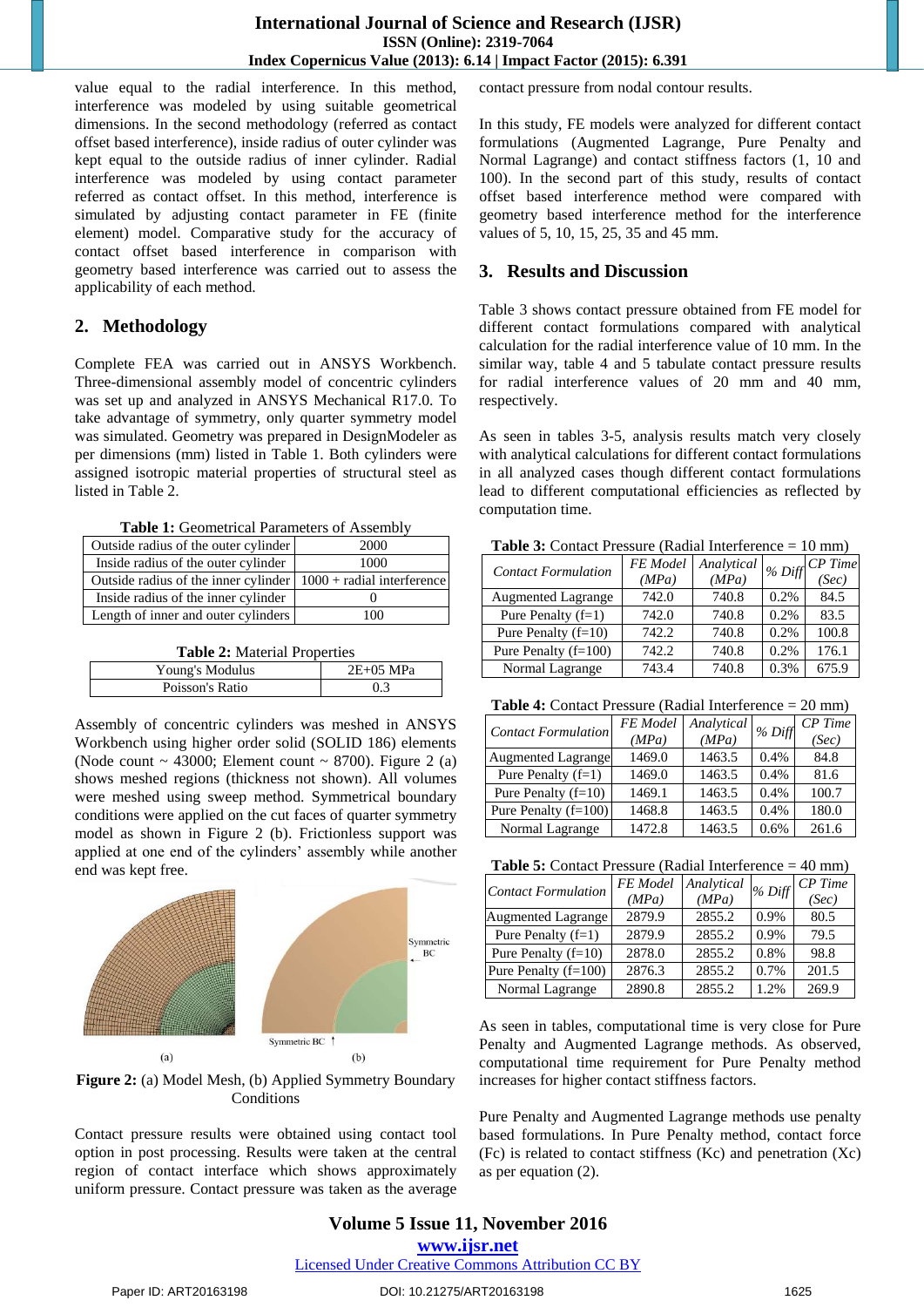$Fc = KcXc$  (2)

In Augmented Lagrange method, extra Lagrangian term augments the pure penalty calculation as per equation (3)

$$
Fc = KcXc + \lambda \tag{3}
$$

At higher contact stiffness, higher computation time can be attributed to convergence difficulties to achieve lower penetration value.

Normal Lagrange computation time is much higher compared with penalty based methods. It can be explained based upon different method of enforcing contact compatibility in Normal Lagrange method compared with penalty based approaches. Normal Lagrange formulation treats contact pressure as an extra degree of freedom thus contact pressure is calculated explicitly as an extra DOF (degree of freedom).

In the second part of this study, contact pressure results were compared for contact offset based interference and geometry based interference methods with analytical calculations. Table 6 and Table 7 show comparative studies for Augmented Lagrange and Normal Lagrange formulations, respectively. As seen in Tables 6 and 7, contact offset based interference and geometry based interference methods provide close accuracy for smaller interference value.

**Table 6:** Contact Pressure Results (MPa): Geometrical Interference vs Contact Offset (Augmented Lagrange)

| Interference (mm) | Analytical<br>Calculation | Result<br>(Geometrical Interference) | % Variation | Result<br>(Contact Offset) | % Variation |
|-------------------|---------------------------|--------------------------------------|-------------|----------------------------|-------------|
|                   | 372.7                     | 372.9                                | 0.0%        | 374.7                      | $0.5\%$     |
| 10                | 740.8                     | 742.0                                | 0.2%        | 749.4                      | 1.2%        |
|                   | 1104.4                    | 1107.4                               | 0.3%        | 1124.0                     | 1.8%        |
| 25                | 1818.1                    | 1827.1                               | 0.5%        | 1872.6                     | 3.0%        |
|                   | 2513.9                    | 2532.4                               | 0.7%        | 2620.3                     | 4.2%        |
| 45                | 3192.2                    | 3223.8                               | $.0\%$      | 3366.4                     | 5.5%        |

**Table 7:** Contact Pressure Results (MPa): Geometrical Interference vs Contact Offset (Normal Lagrange)

| Interference (mm) | Analytical<br>Calculation | Result (Geometrical<br>Interference) | % Variation | Result<br>(Contact Offset) | % Variation |
|-------------------|---------------------------|--------------------------------------|-------------|----------------------------|-------------|
|                   | 372.7                     | 373.3                                | 0.2%        | 374.4                      | 0.4%        |
| 10                | 740.8                     | 744.2                                | 0.5%        | 750.7                      | 1.3%        |
| 15                | 1104.4                    | 1109.8                               | 0.5%        | 1126.7                     | 2.0%        |
| 25                | 1818.1                    | 1832.8                               | 0.8%        | 1876.8                     | 3.2%        |
| 35                | 2513.9                    | 2541.7                               | 1.1%        | 2625.0                     | 4.4%        |
| 45                | 3192.2                    | 3236.8                               | 1.4%        | 3373.8                     | 5.7%        |

As the value of the interference becomes higher, results of geometrical based interference are closer to analytical calculations than those of contact offset based method. It can be inferred that both methods can be used for simulating interference between parts though at higher interference values, geometry based interference method should be preferred to achieve better accuracy. Contact offset method is recommended for applications to make small adjustment only.

Contact based offset method has advantage that it does not require modification of geometry and mesh to simulate different interference values. In the same model, effect of different interference can be modeled by changing user defined contact offset value. Thus, comparative studies to understand the effect of different interference values on model behavior can be carried out with ease.

Studies in this work make use of simplified geometry since it allows comparison with analytical results though similar methodology can be used for more complex geometries and dissimilar materials.

### **4. Conclusions**

Following conclusions can be drawn from the results of this study for the analyzed 3D Assembly cases.

- Interference analysis results are validated with analytical results for different contact formulations and contact stiffness values.
- Higher contact normal stiffness increases computational time.
- Computational time of Normal Lagrange method is much higher in comparison with those of penalty based methods.
- Results for geometry based interference and contact offset based interference methods match closely with analytical methods for lower interference values. At higher interference values, geometry based interference method provides better accuracy.

### **References**

- [1] R. Lewis, M. B. Marshall, R. S. Dwyer-Joyce, Measurement of Interface Pressure in Interference Fits, Journal of Mechanical Engineering Science Part C, 219 (2) (2005), 127–139
- [2] F. Ozturk, Finite-element modelling of two-disc shrink fit assembly and an evaluation of material pairs of discs, Journal of Mechanical Engineering Science Part C, 225 (2) (2011), 263-273
- [3] D. Benuzzi, G. Donzella, Prediction of the press-fit curve in the assembly of a railway axle and wheel, Journal of Rail and Rapid Transit, 218 (2004), 51-65

# **Volume 5 Issue 11, November 2016**

#### **www.ijsr.net**

Licensed Under Creative Commons Attribution CC BY